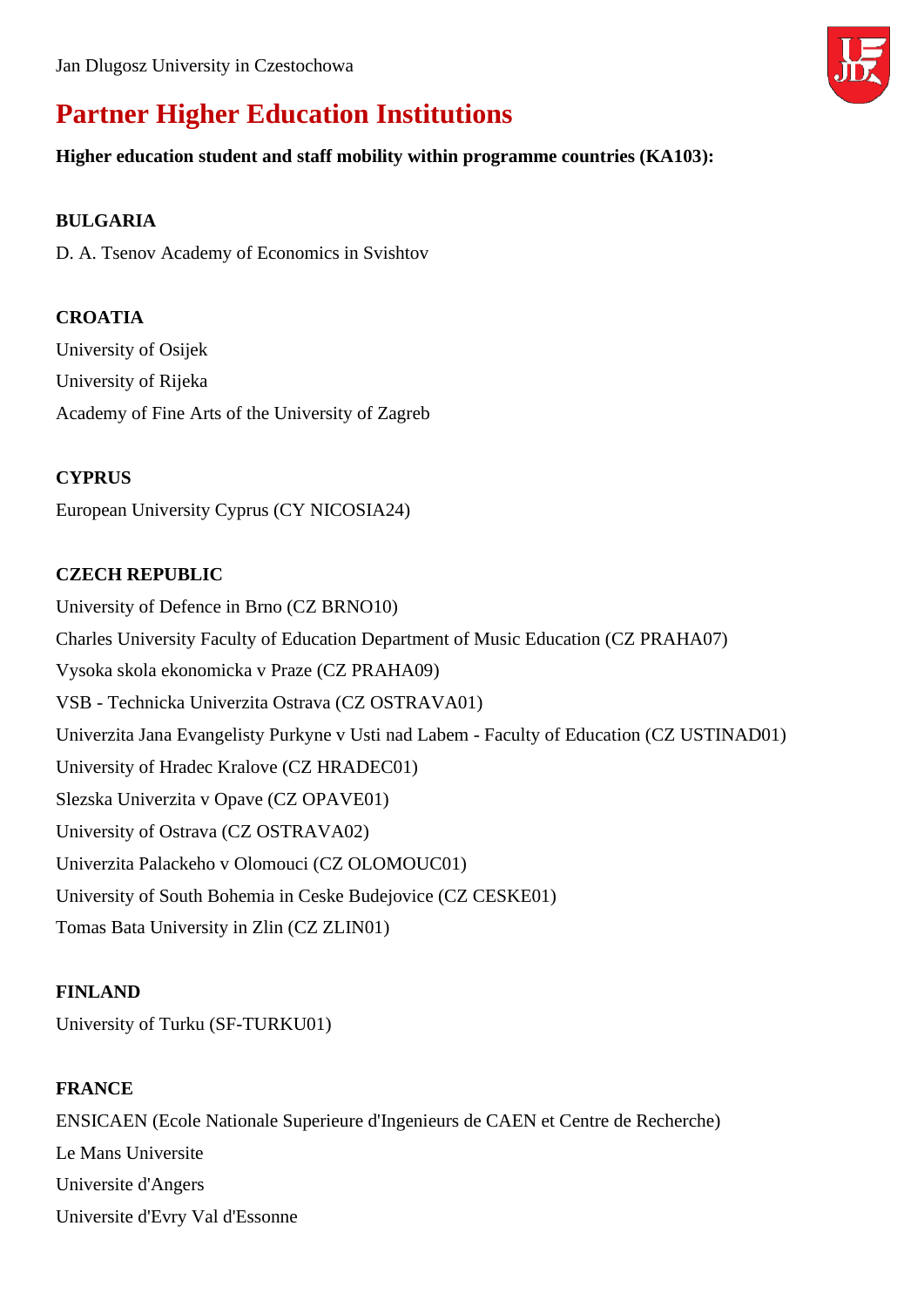Jan Dlugosz University in Czestochowa Universite de Reims Champagne-Ardenne Universite Joseph Fourier - Grenoble 1 Universite Montpellier 2 - Sciences et Techniques - Faculte de Sciences

#### **GERMANY**

Europa Universitat Viadrina Frankfurt (Oder) Evangelische Hochschule Ludwigsburg Hochschule der Bundesagentur fur Arbeit Hochschule Koblenz University of Applied Sciences Martin Luther Universitat Halle-Wittenberg Padagogische Hochschule Weingarten Technische Universtitat Dresden Universitat Osnabruck Universitat Koblenz-Landau Hochschule Koblenz University of Applied Sciences Hochschule Mannheim Universitat Heidelberg

#### **GREAT BRITAIN**

Bradford College

#### **GREECE**

Aristotle University of Thessaloniki

#### **HUNGARY**

Eszterhazy Karoly University (HU EGER02) Miskolci Egyetem (HU MISKOLC01) Szechenyi Istvan University

#### **ITALY**

Accademia di Belle Arti di Urbino (I URBINO03) Accademia di Belle Arti di Carrara (I CARRARA01) Instituto Musicale di Studi Musicali "Luigi Boccherini" (I LUCCA03) Universita degli Studi di Firenze (I FIRENZE01) Universita degli Studi di Perugia (I PERUGIA01) Universita degli Studi di Torino (I TORINO01)

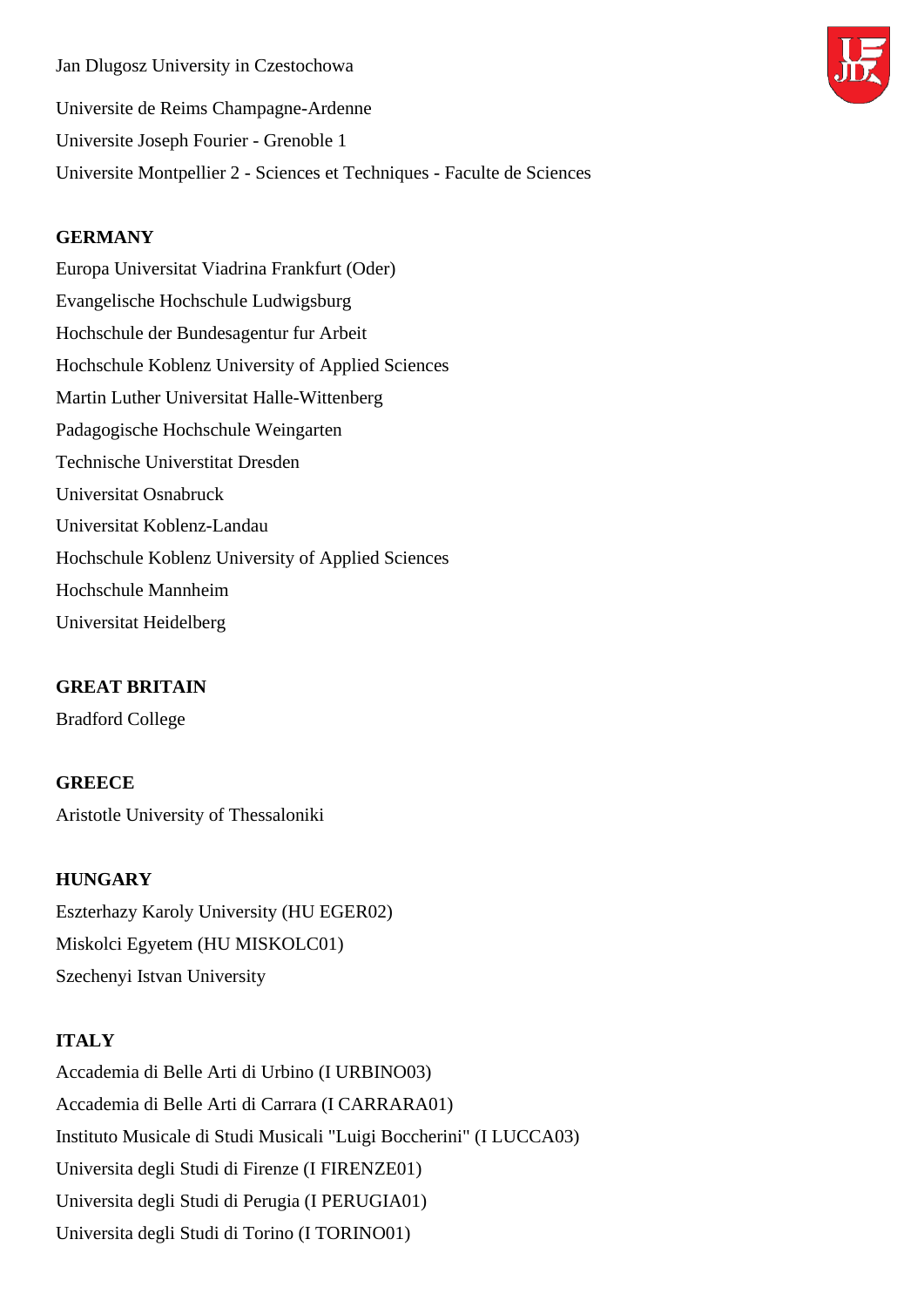Jan Dlugosz University in Czestochowa

University of Cagliari (I CALIAR01)

#### **LATVIA**

Latvijas Lauksaimniecibas Universitate Rezeknes Augstoskola University of Latvia

#### **LITHUANIA**

Lithuanian University of Educational Sciences (LT VILNIUS04) Utena University of Applied Sciences Vytauto Didziojo Universitetas - Vytautas Magnus University Vilnius University (LT VILNIUS01) Lietuvos muzikos ir teatro akademija (LT VILNIUS05)

#### **MACEDONIA**

Goce Delcev University "Krste Misirkov" University "St Kliment Ohridski" – Bitola

# **MALTA**

Malta College of Arts, Science and Technology

#### **PORTUGAL**

Universidade de Aveiro Instituto Politecnico de Castelo Branco

#### **ROMANIA**

"Gheorghe Asachi" Technical University of Iasi Universitatea Babes-Bolyai Cluj-Napoca Universitatea de Vest din Timişoara Banat's University of Agricultural Sciences and Veterinary Medicine "King Michael I of Romania" from Timișoara

#### **SLOVAKIA**

Academy of Arts in Banska Bystrica Catholic University in Ruzomberok Technicka Univerzita v Kosicach

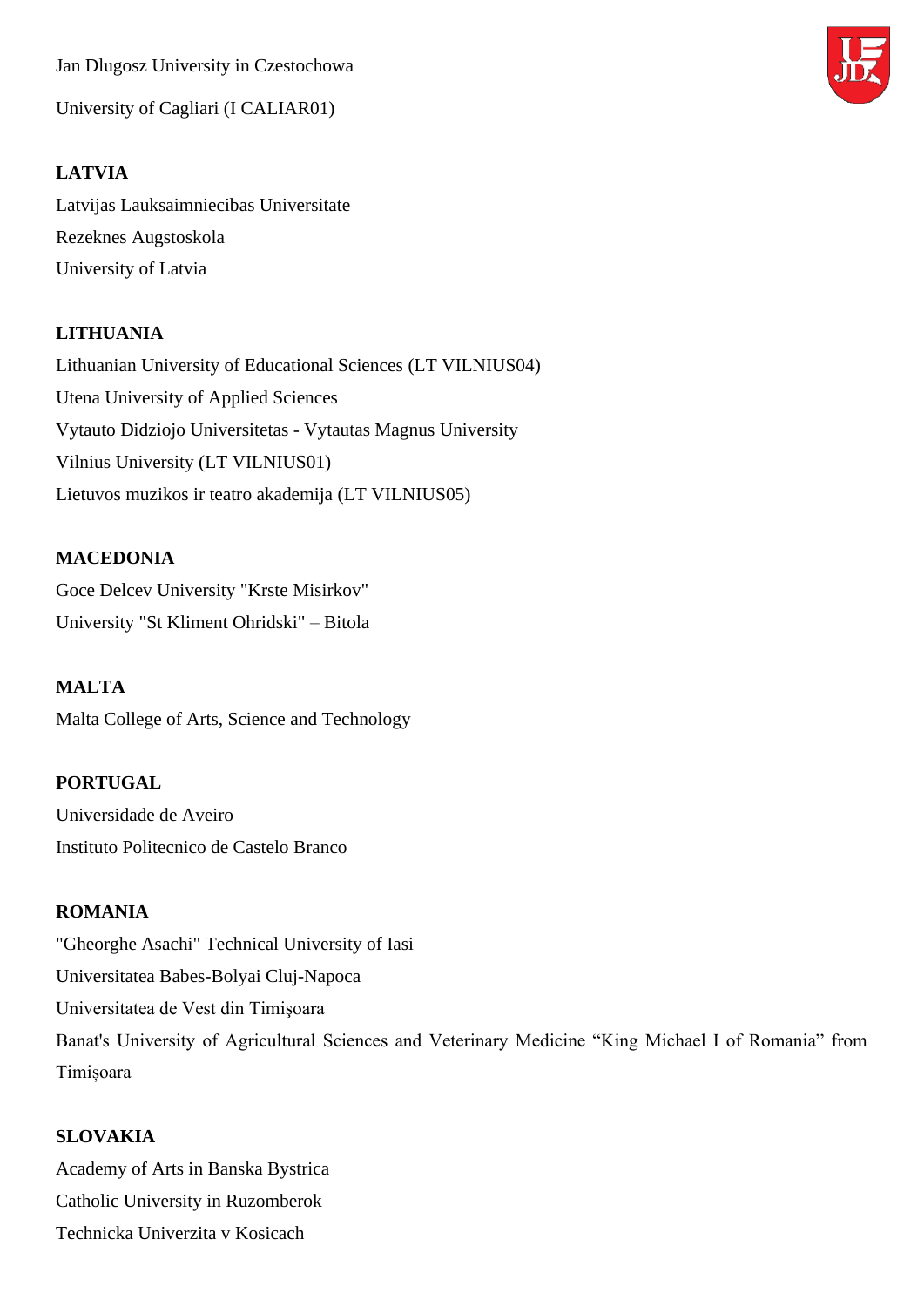Jan Dlugosz University in Czestochowa Univerzita Konstantina Filozofa v Nitre Univerzita Mateja Bela v Banskeu Bystici Univerzita Pavla Jozefa Safarika v Kosiciach Zilinska Univerzita v Ziline Comenius University in Bratislava Slovak University of Agriculture University of Presov (SK PRESOV01) Matej Bel University in Banska Bystrica (SK BANSKA01) Trnavská univerzita v Trnave (SK TRNAVA01)

#### **SLOVENIA**

Univerza v Ljubljani

#### **SWEDEN**

Malmö University

#### **TURKEY**

Balikesir University Dicle University Mehmet Akif Ersoy University Üsküdar University Biruni University (TR ISTANBU55)

#### **SPAIN**

Universidad de Almeria Universidad de Extremadura Universidad del Pais Vasco (UPV/EHU) Universidad de Jaén (E JAEN01) Universidad de Malaga (E MALAGA01)

# **Higher education student and staff mobility between programme and partner countries (KA107): KA 107 - 2017-1-PL01-KA107-036444 agreement UKRAINE**

Lesya Ukrainka Eastern European National University in Lutsk State Higher Educational Institution University of Educational Management in Kyiv